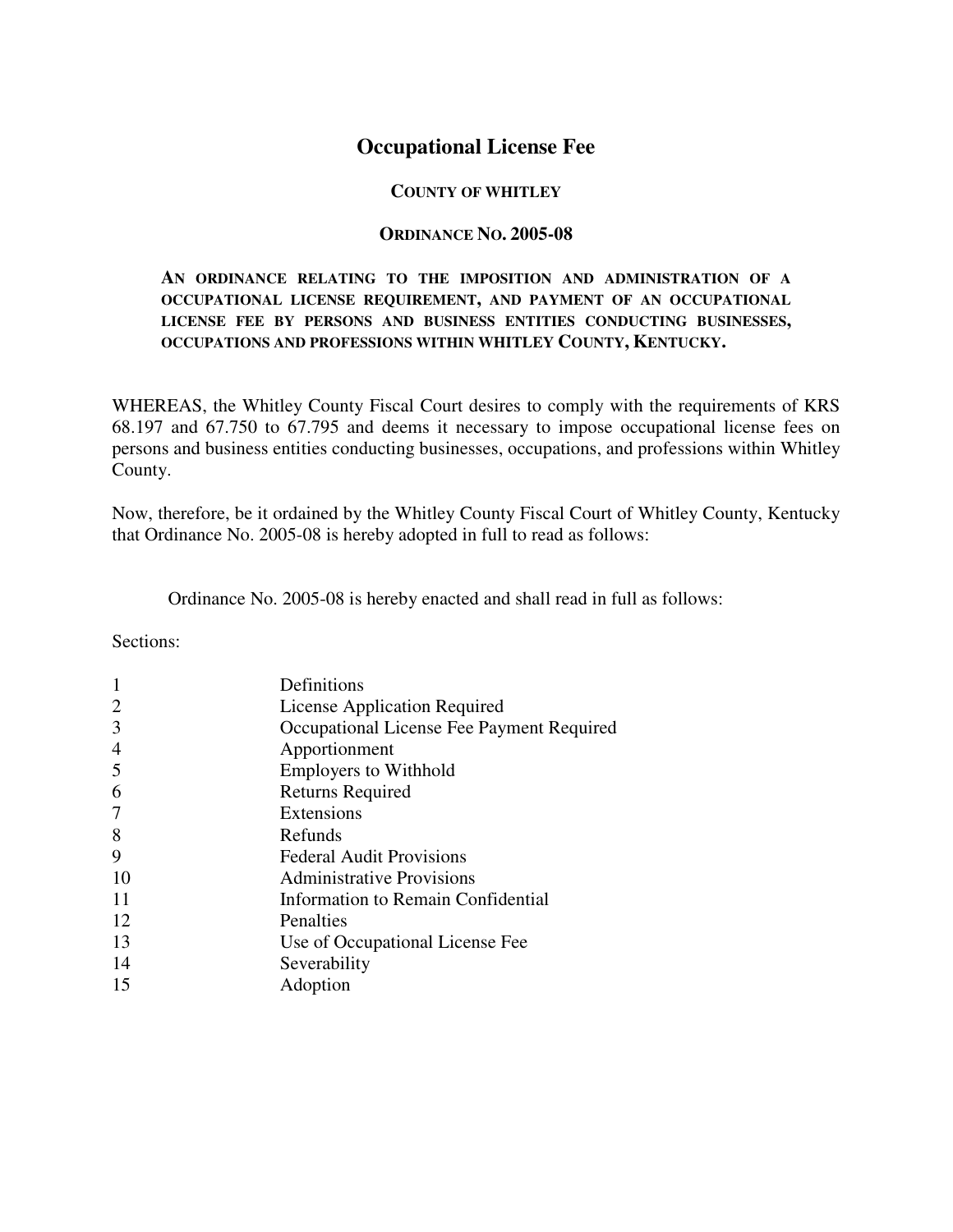#### **§ 1 - Definitions**

As used in this ordinance, the following terms and their derivatives shall have the following meanings unless the context clearly indicates that a different meaning is intended:

- (1)"Business entity" means each separate corporation, limited liability company, business development corporation, partnership, limited partnership, registered limited liability partnership, sole proprietorship, association, joint stock company, receivership, trust, professional service organization, or other legal entity through which business is conducted;
- (2) "Business" means any enterprise, activity, trade, occupation, profession or undertaking of any nature conducted for gain or profit. "Business" shall not include the usual activities of board of trade, chambers of commerce, trade associations, or unions, or other associations performing services usually performed by trade associations or unions. "Business" shall not include funds, foundations, corporations, or associations organized and operated for the exclusive and sole purpose of religious, charitable, scientific, literary, educational, civic or fraternal purposes, where no part of the earnings, incomes or receipts of such unit, group, or association, inures to the benefit of any private shareholder or other person.
- (3) "County" means the county of Whitley County, Kentucky.
- (4) "Compensation" means wages, salaries, commissions, or any other form of remuneration paid or payable by an employer for services performed by an employee, which are required to be reported for federal income tax purposes and adjusted as follows:
	- (a) Include any amounts contributed by an employee to any retirement, profit sharing, or deferred compensation plan, which are deferred for federal income tax purposes under a salary reduction agreement or similar arrangement, including but not limited to salary reduction arrangements under Section 401(a), 401(k), 402(e), 403(a), 403(b), 408, 414(h), or 457 of the Internal Revenue Code; and
	- (b) Include any amounts contributed by an employee to any welfare benefit, fringe benefit, or other benefit plan made by salary reduction or other payment method which permits employees to elect to reduce federal taxable compensation under the Internal Revenue Code, including but not limited to Sections 125 and 132 of the Internal Revenue Code;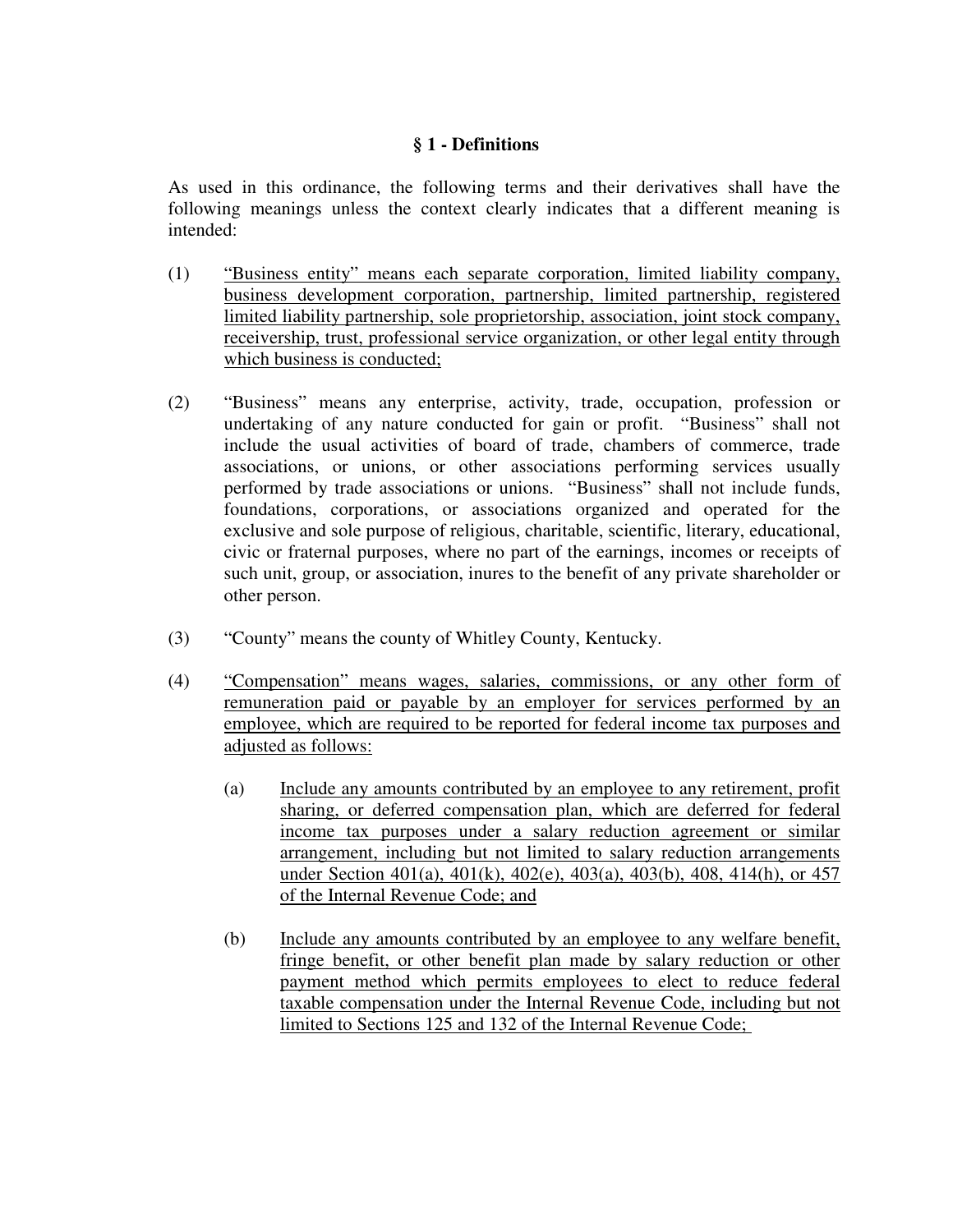- (5) "Conclusion of the federal audit" means the date that the adjustments made by the Internal Revenue Service to net income as reported on the business entity's federal income tax return become final and unappealable;
- (6) "Final determination of the federal audit" means the revenue agent's report or other documents reflecting the final and unappealable adjustments made by the Internal Revenue Service;
- (7) "Fiscal year" means fiscal year as defined in Section 7701(a)(24) of the Internal Revenue Code;
- (8) "Employee" means any person who renders services to another person or any business entity for compensation, including an officer of a corporation and any officer, employee, or elected official of the United States, a state, or any political subdivision of a state, or any agency of instrumentality of any one (1) or more of the above. A person classified as an independent contractor under the Internal Revenue Code shall not be considered an employee.
- (9) "Employer" means the person for whom an individual performs or performed any service, of whatever nature, as the employee of such person, except that:
	- (a) if the person for whom the individual performs or performed the services does not have control of the payment of the wages for such services, the term "employer" means the person having control of the payment of such wages, and
	- (b) in the case of a person paying wages on behalf of a nonresident alien individual, foreign partnership, or foreign corporation, not engaged in trade or business within the United States, the term "employer" means such person;
- (10) "Internal Revenue Code" means the Internal Revenue Code in effect on December 31, of the year in which the tax is due, exclusive of any amendments made subsequent to that date, other than amendments that extend provisions in effect on December 31, of the year in which the tax is due, that would otherwise terminate;
- (11) "Net profit" means gross income as defined in Section 61 of the Internal Revenue Code minus all the deductions from gross income allowed by Chapter 1 of the Internal Revenue Code, and adjusted as follows: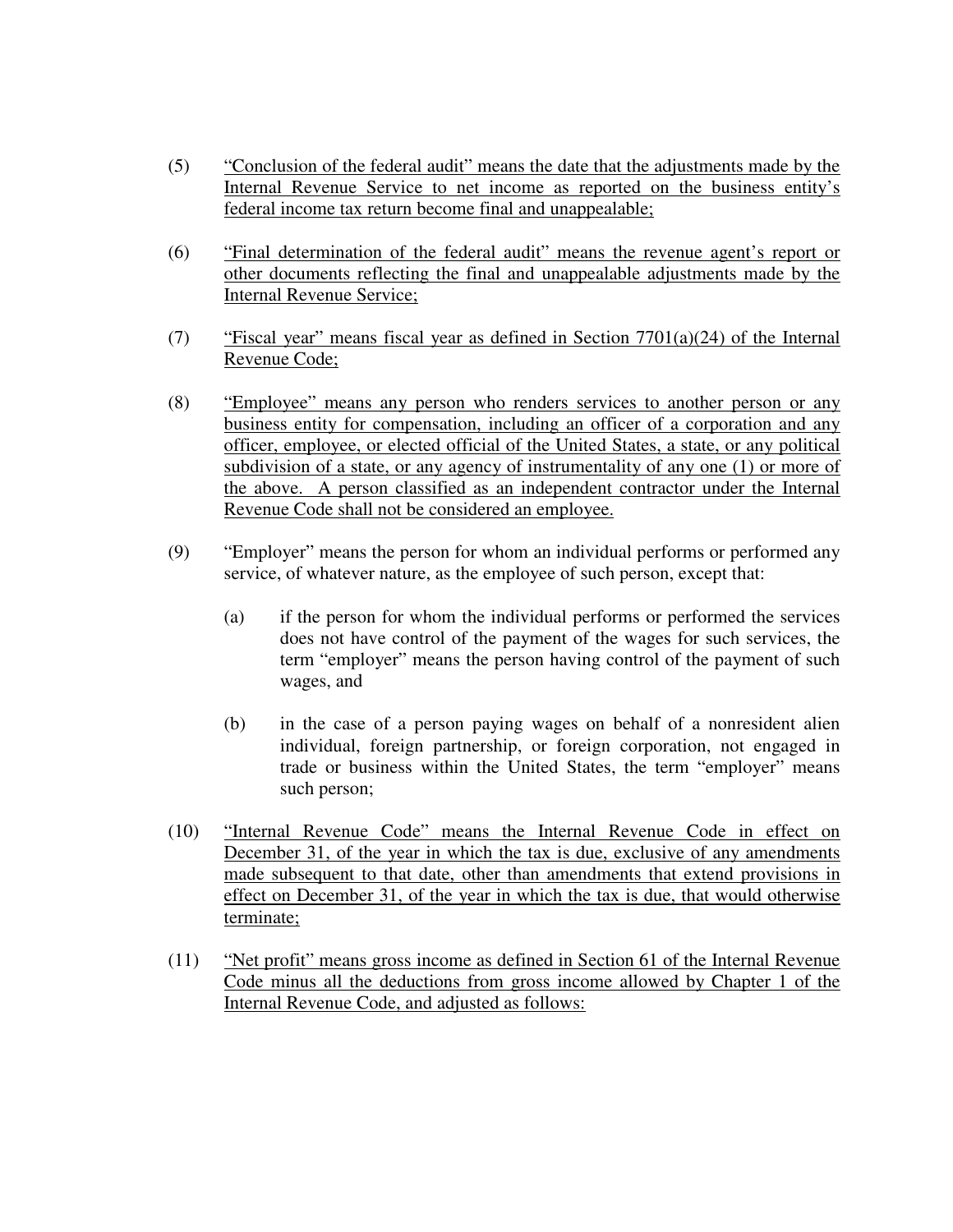- (a) Include any amount claimed as a deduction for state tax or local tax which is computed, in whole or in part, by reference to gross or net income and which is paid or accrued to any state of the United States, local taxing authority in a state, the District of Columbia, the Commonwealth of Puerto Rico, any territory or possession of the United States, or any foreign country or political subdivision thereof;
- (b) Include any amount claimed as a deduction that directly or indirectly is allocable to income which is either exempt from taxation or otherwise not taxed;
- (c) Include any amount claimed as a net operating loss carry back or carry forward allowed under Section 172 of the Internal Revenue Code;
- (d) Include any amount of income and expenses passed through separately as required by the Internal Revenue Code to an owner of a business entity that is a pass-through entity for federal tax purposes; and
- (e) Exclude any amount of income that is exempt from state taxation by the Kentucky Constitution, or the Constitution and statutory laws of the United States;
- (12) "Person" shall mean every natural person, whether a resident or non-resident of the county. Whenever the word "person" is used in a clause prescribing and imposing a penalty in the nature of a fine or imprisonment, the word, as applied to a partnership or other form of unincorporated enterprise, shall mean the partners or members thereof, and as applied to corporations, shall mean the officers and directors thereof;
- (13) "Return" or "Report" means any properly completed and, if required, signed form, statement, certification, declaration, or any other document permitted or required to be submitted or filed with the county;
- (14) "Sales Revenue" means receipts from the sale, lease, or rental of goods, services, or property;
- (15) "Tax district" means any county with the authority to levy net profits or occupational license taxes;
- (16) "Taxable net profit" in case of a business entity having payroll or sales revenue only within the county means net profit as defined in subsection (11) of this section;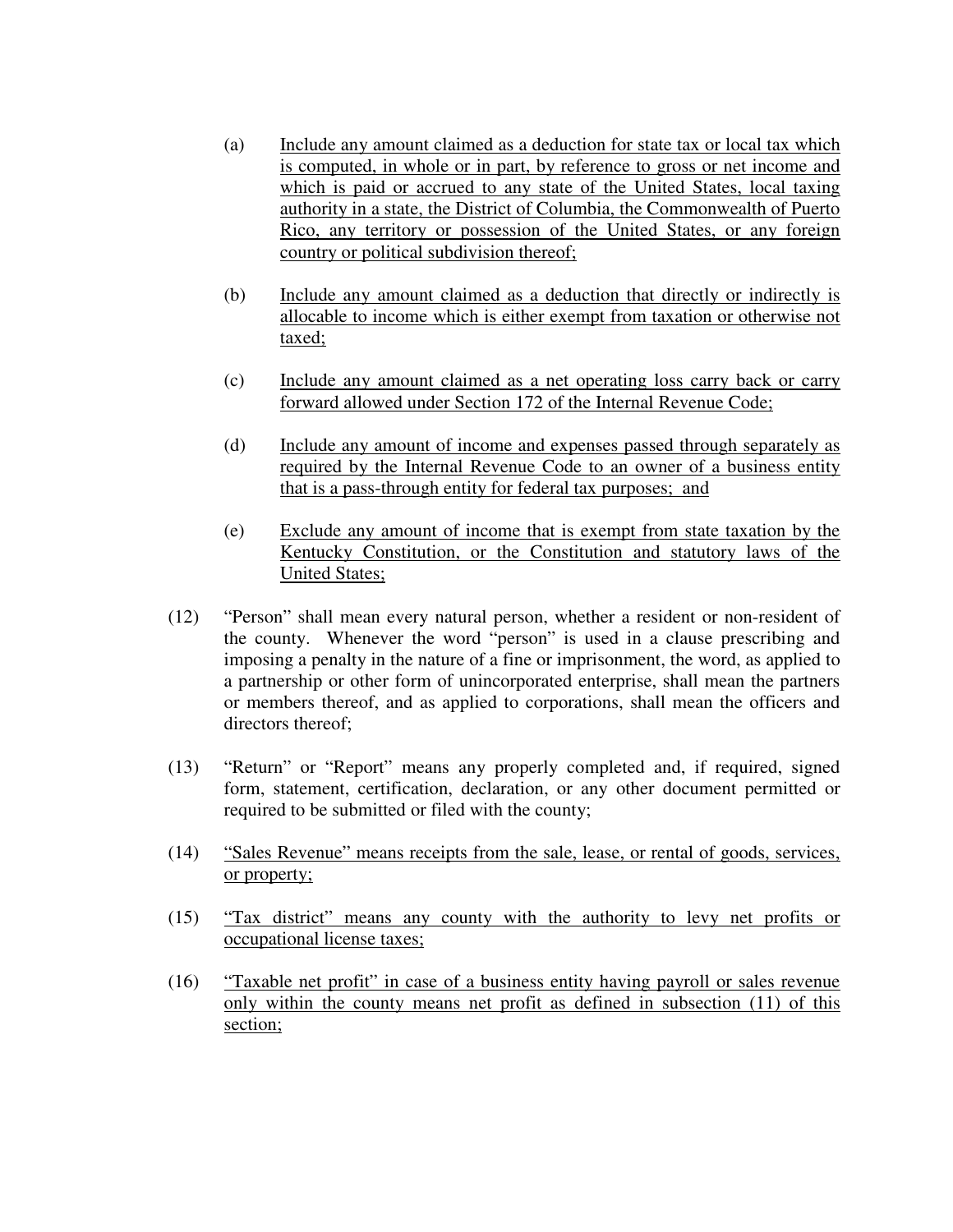- (17) "Taxable net profit" in case of a business entity having payroll or sales revenue both within and without the county means net profit as defined in subsection (11) of this section, and as apportioned under Section (4) of this Ordinance; and
- (18) "Taxable year" means the calendar year or fiscal year ending during the calendar year, upon the basis of which net income is computed.
- (19) "Domestic Servant" means an individual employed to drive his employer as a chauffeur or employed on the grounds or in the home of his employer, to cook, clean, wash, garden, transport, or otherwise care for or wait upon the employer, the employer's family and guests or to care for the person, home, grounds, and/or vehicles of the employer, the employer's family and guests, including but not limited to maids, butlers, nurses, nursemaids, gardeners, cooks, launderers and chauffeurs engaged to service the employer, the employer's family and guests, but not including such individuals who are employed by a cleaning service, personal nursing service, chauffeuring service or other entity which offers the services of its employees to the public.
- (20) "Rental Unit" shall mean any room or rooms connected or other structure or portion thereof constituting a separate, independent establishment of premises for rent, lease, or sublease to the occupant thereof.

## **§ 2 - Occupational License Application Required**

(1) Every person or business entity engaged in any trade, occupation, or profession, or other activity for profit or anyone required to file a return under this ordinance in Whitley County shall be required to complete and execute the questionnaire prescribed by the Occupational Tax Office. Each person shall be required to complete a separate questionnaire for each separate business before the commencement of business or in the event of a status change, other than change of address. Licensees are required to notify the Occupational Tax Office of changes of address, or the cessation of business activity, and of other changes which render inaccurate the information supplied in the completed questionnaire.

## **§ 3 - Occupational License Fee Payment Required**

(1) Except as provided in subsection (5) of this section, every person or business entity engaged in any business for profit and any person or business entity that is required to make a filing with the Internal Revenue Service or the Kentucky Revenue Cabinet shall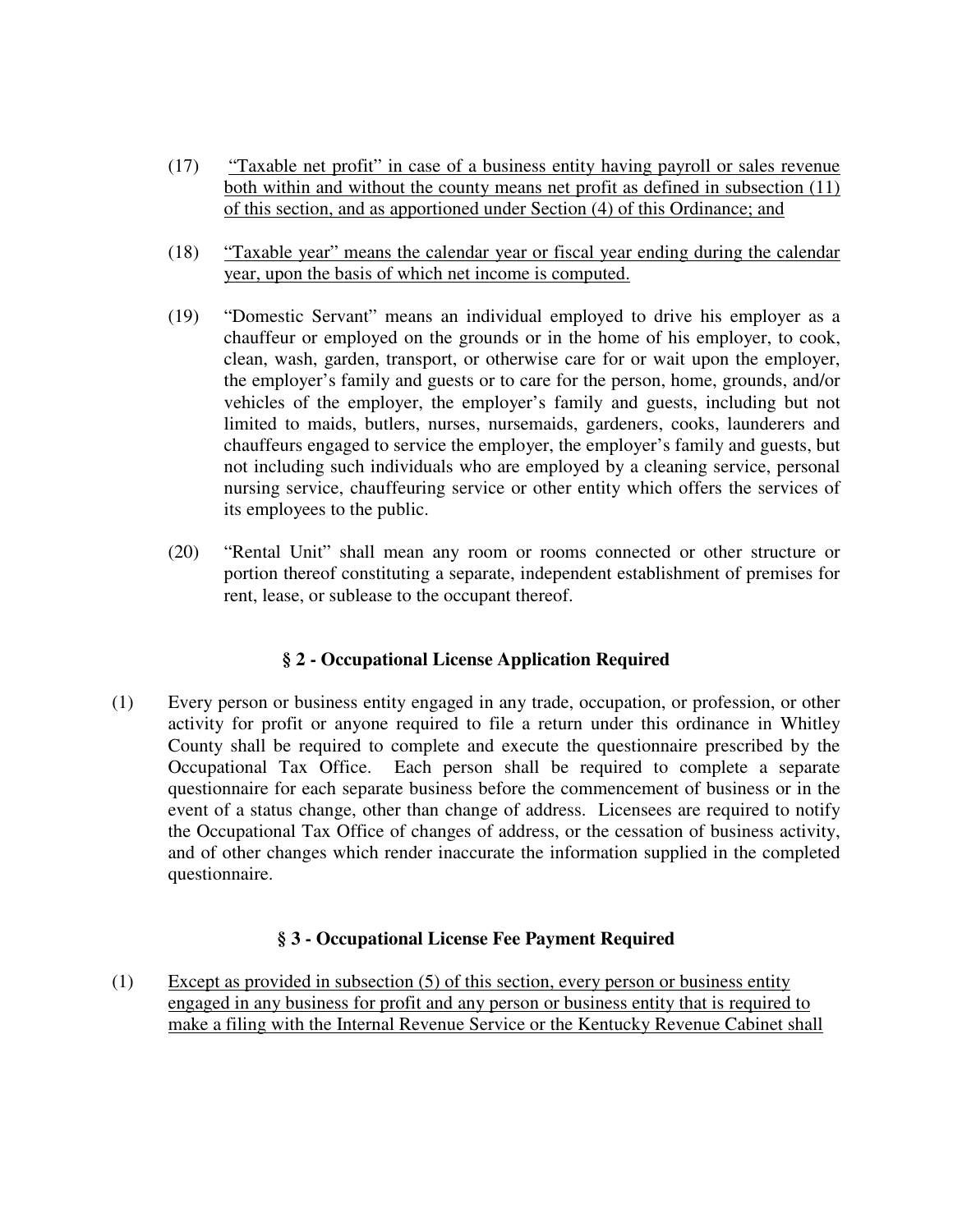be required to file and pay to the county an occupational license tax for the privilege of engaging in such activities within the county. The occupational license tax shall be measured by 1% of:

- (a) all wages and compensation paid or payable in the county for work done or services performed or rendered in the county by every resident and nonresident who is an employee;
- (b) the net profit from business conducted in the county by a resident or nonresident business entity.
- (2) All partnerships, S corporations, and all other entities where income is "passed through" to the owners are subject to this ordinance. The occupational license tax imposed in this ordinance is assessed against income before it is "passed through" these entities to the owners.
- (3) If any business entity dissolves, ceases to operate, or withdraws from the county during any taxable year, or if any business entity in any manner surrenders or loses its charter during any taxable year, the dissolution, cessation of business, withdrawal, or loss or surrender of charter shall not defeat the filing of returns and the assessment and collection of any occupational license tax for the period of that taxable year during which the business entity had business activity in the county.
- (4) If a business entity makes, or is required to make, a federal income tax return, the occupational license tax shall be computed for the purposes of this ordinance on the basis of the same calendar or fiscal year required by the federal government, and shall employ the same methods of accounting required for federal income tax purposes.
- (5) The occupational license tax imposed in this section shall not apply to the following persons or business entities:
	- (a) Any bank, trust company, combined bank and trust company, combined trust, banking and title business organized and doing business in this state, any savings and loan association whether state or federally chartered;
	- (b) Any compensation received by members of the Kentucky National Guard for active duty training, unit training assemblies and annual field training;
	- (c) Any compensation received by precinct workers for election training or work at election booths in state, county, and local primary, regular, or special elections;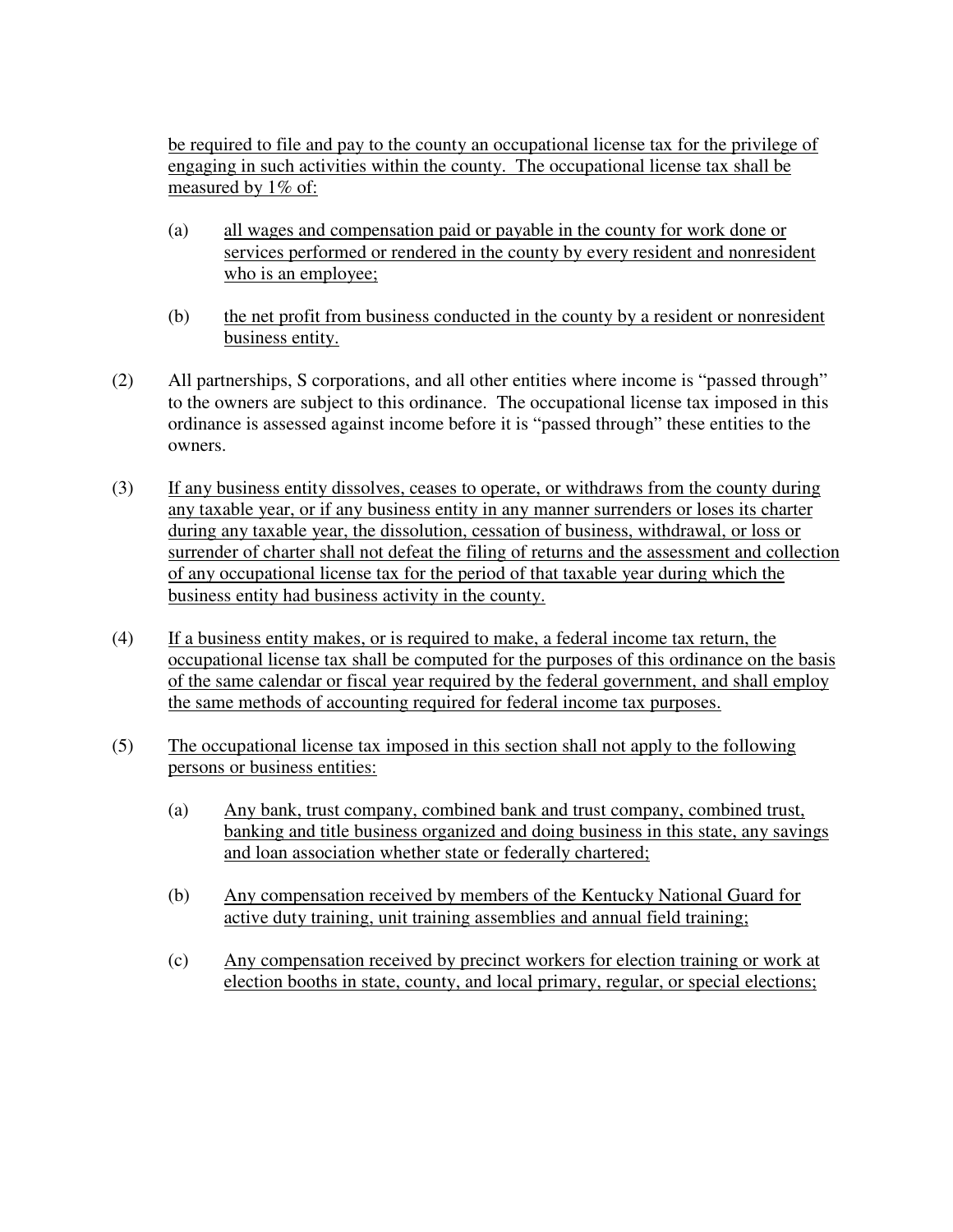- (d) Public Service Corporations that pay an ad valorem tax on property valued and assessed by the Kentucky Department of Revenue pursuant to the provisions of KRS 136.120. Licensees whose businesses are predominantly non-public service who are also engaged in public service activity are required to pay a license fee on their net profit derived from the non-public service activities apportioned to the county;
- (e) Persons or business entities that have been issued a license under KRS Chapter 243 to engage in manufacturing or trafficking in alcoholic beverages. Persons engaged in the business of manufacturing or trafficking in alcoholic beverages are required to file a return, but may exclude the portion of their net profits derived from the manufacturing or trafficking in alcoholic beverages;
- (f) Insurance companies incorporated under the laws of and doing business in the Commonwealth of Kentucky except as provided in KRS 91A.080;
- (g) Any profits, earnings, distributions of an investment fund which would qualify under KRS 154.20-250 to 154.20-284 to the extent any profits, earnings, or distributions would not be taxable to an individual investor;
- (h) Compensation received for domestic services rendered by those persons classified as domestic servants by Section (1) subsection (19);
- (i) A person engaged in agriculture business (raising crops and livestock) who employs less than five (5) employees on a regular time basis, (four hundred fifty {450} hours during a quarter), may file a return and pay the withholding tax at the end of the taxable year. Any monies reported on Federal Schedule F as labor hired, contract labor, miscellaneous labor or any other form of labor is considered as labor and shall be paid upon. If contract labor or any other labor was paid upon and treated as 1099 labor, then a copy of the 1099 for said labor shall be submitted to the county. If the amount is less than that which is required by the Internal Revenue Service then a listing as set forth in Section (6) subsection (6) can be used in lieu of 1099's;
- (j) Compensation received for the renting or leasing of one (1) residential rental unit as classified by Section (1) subsection (20).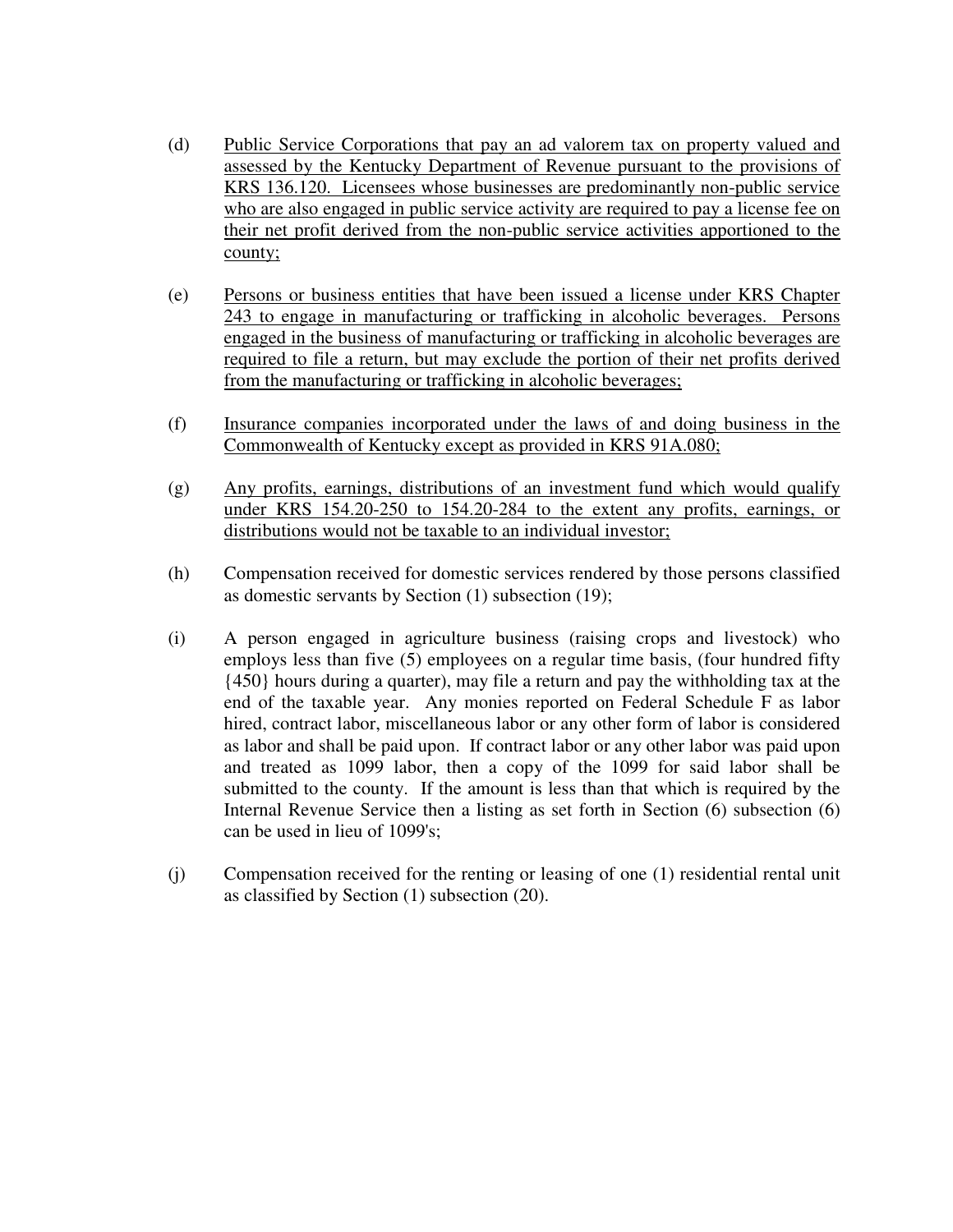## **§ 4 - Apportionment**

- (1) Except as provided in subsection (4) of this section, net profit shall be apportioned as follows:
	- (a) For business entities with both payroll and sales revenue in more than one (1) tax district, by multiplying the net profit by a fraction, the numerator of which is the payroll factor, described in subsection (2) of this section, plus the sales factor, described in subsection (3) of this section, and the denominator of which is two (2); and
	- (b) For business entities with sales revenue in more than one (1) tax district, by multiplying the net profit by the sales factor as set forth in subsection (3) of this section.
	- (c) For the purposes of paragraph (1) thru (4) of this section, the business entity shall file an apportionment form provided by the Occupational Tax Office.
- (2) The payroll factor is a fraction, the numerator of which is the total amount paid or payable in the county during the tax period by the business entity for compensation, and the denominator of which is the total compensation paid or payable by the business entity everywhere during the tax period. Compensation is paid or payable in the county based on the time the individual's service is performed within the county.
- (3) The sales factor is a fraction, the numerator of which is the total sales revenue of the business entity in the county during the tax period, and the denominator of which is the total sales revenue of the business entity everywhere during the tax period.
	- (a) The sales, lease, or rental of tangible personal property is in the county if:
		- 1. The property is delivered or shipped to a purchaser, other than the United States government, or to the designee of the purchaser within the county regardless of the f.o.b. point or other conditions of the sale; or
		- 2. The property is shipped from an office, store, warehouse, factory, or other place of storage in the county and the purchaser is the United States government.
	- (b) Sales revenues, other than revenue from the sale, lease or rental of tangible personal property or the lease or rental of real property, are apportioned to the county based upon a fraction, the numerator of which is the time spent in performing such income-producing activity within the county and the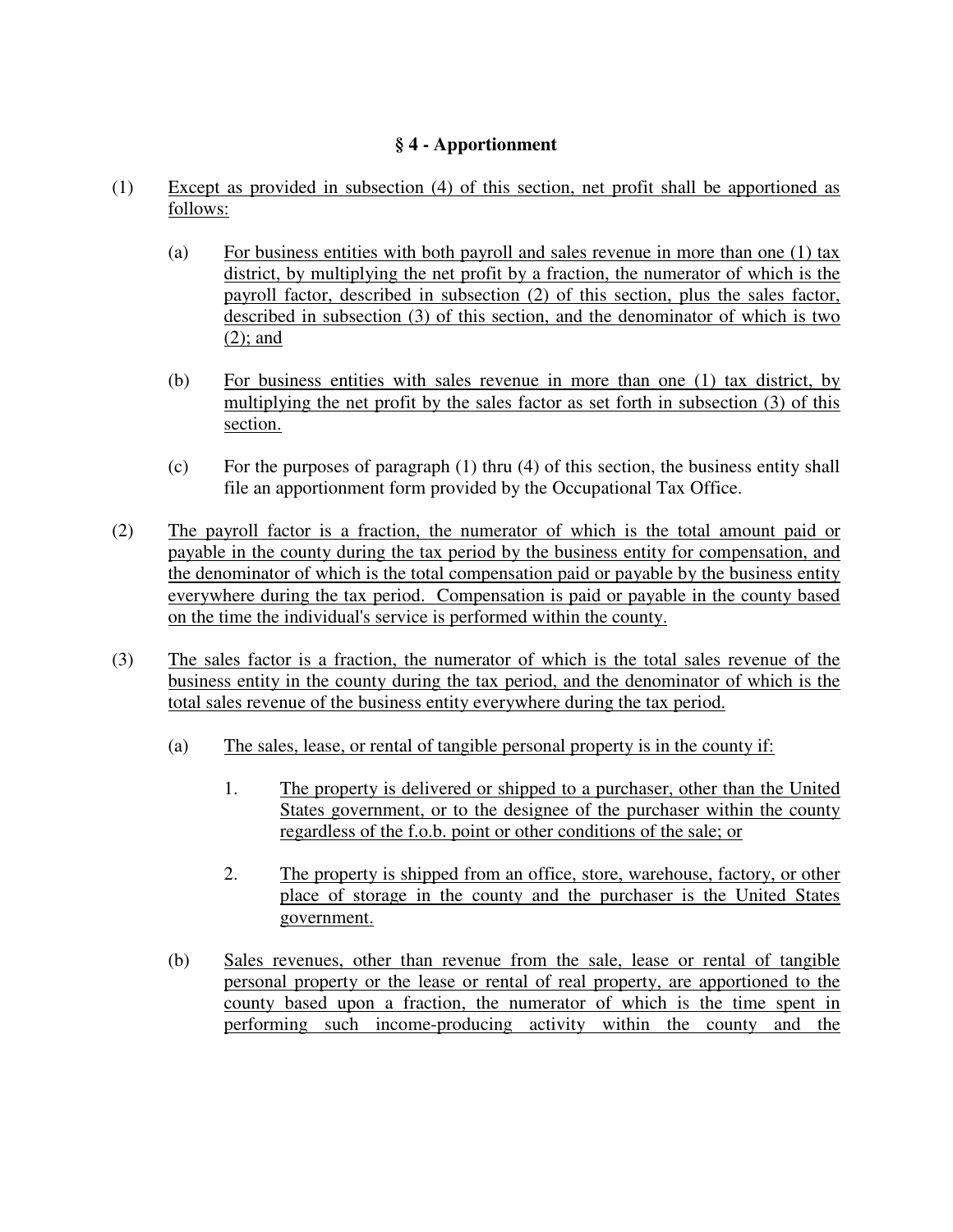denominator of which is the total time spent performing that income- producing activity.

- (c) Sales revenue from the sale, lease, or rental of real property is allocated to the tax district where the property is located.
- (4) If the apportionment provisions of this section do not fairly represent the extent of the business entity's activity in the county, the business entity may petition the county or the county may require, in respect to all or any part of the business entity's business activity, if reasonable:
	- (a) Separate accounting;
	- (b) The exclusion of any one (1) or more of the factors;
	- (c) The inclusion of one (1) or more additional factors which will fairly represent the business entity's business activity in the county; or
	- (d) The employment of any other method to effectuate an equitable allocation and apportionment of net profit.
	- (5) For the purposes of payroll apportionment, compensation is paid or payable for work done or services performed or rendered by an employee, both within and without the county, the license tax shall be measured by that part of the compensation paid or payable as a result of work done or service performed or rendered within the county. The license tax shall be computed by obtaining the percentage which the compensation for work performed or services rendered within the county bears to the total wages and compensation paid or payable. In order for the county to verify the accuracy of a taxpayer's reported percentages under this subsection, the taxpayer shall maintain adequate records to establish apportionment. For the purposes of this paragraph of this section, the employer or employee as specified in Section (5) of this ordinance, shall file a payroll apportionment form as supplied by the Occupational Tax Office.

## **§ 5 - Employers to Withhold**

(1) Every employer making payment of compensation to an employee shall deduct and withhold upon the payment of the compensation any tax imposed against the compensation by the county. Amounts withheld shall be paid to the county in accordance with Section (3) of this ordinance.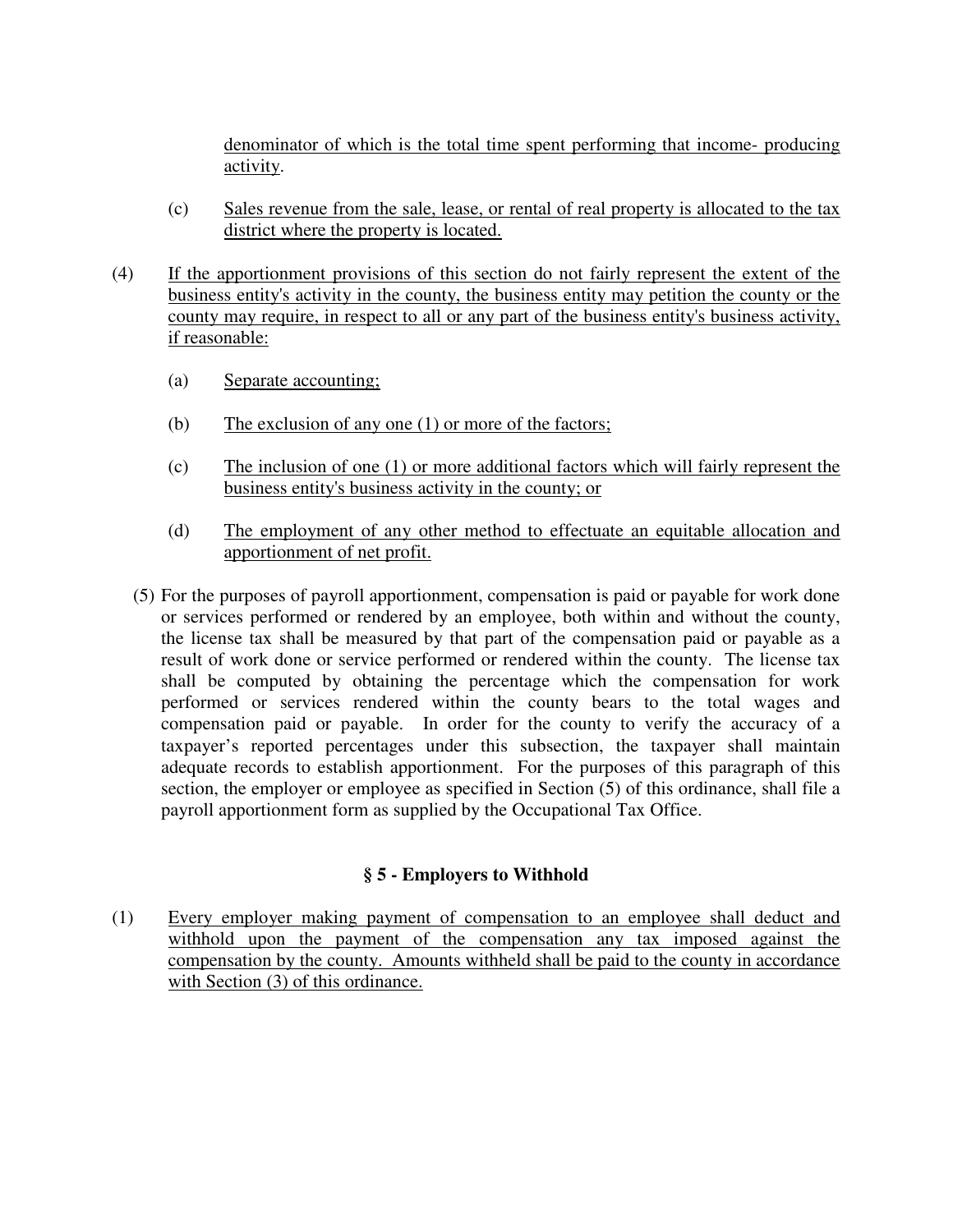- (2)Every employer required to deduct and withhold tax under this section shall, for the quarter ending after January 1 and for each quarter ending thereafter, on or before the end of the month following the close of each quarter, make a return and report to the county, and pay to the county, the tax required to be withheld under this section, unless the employer is permitted or required to report within a reasonable time after some other period as determined by the county.
- (3) Every employer who fails to withhold or pay to the county any sums required by this ordinance to be withheld and paid shall be personally and individually liable to the county for any sum or sums withheld or required to be withheld in accordance with the provisions of this section.
- (4) The county shall have a lien upon all the property of any employer who fails to withhold or pay over to the county sums required to be withheld under this section. If the employer withholds, but fails to pay the amounts withheld to the county, the lien shall commence as of the date the amounts withheld were required to be paid to the county. If the employer fails to withhold, the lien shall commence at the time the liability of the employer is assessed by the county.
- (5) Every employer required to deduct and withhold tax under this section shall annually on or before February 28 of each year complete and file on a form furnished or approved by the county a reconciliation of the occupational license tax withheld where compensation is paid or payable to employees. Either copies of federal forms W-2 and W-3, transmittal of wage and tax statements, or a detailed employee listing with the required equivalent information, as determined by the county, shall be submitted.
- (6) Every employer shall furnish each employee a statement on or before January 31 of each year showing the amount of compensation and occupational license tax deducted by the employer from the compensation paid to the employee for payment to the county during the preceding calendar year.
- (7) An employer shall be liable for the payment of the tax required to be deducted and withheld under this section.
- (8) The president, vice president, secretary, treasurer or any other person holding an equivalent corporate office of any business entity subject to this ordinance shall be personally and individually liable, both jointly and severally, for any tax required to be withheld from compensation paid to one or more employees of any business entity, and neither the corporate dissolution or withdrawal of the business entity from the county, nor the cessation of holding any corporate office, shall discharge that liability of any person; provided that the personal and individual liability shall apply to each or every person holding the corporate office at the time the tax becomes or became obligated. No person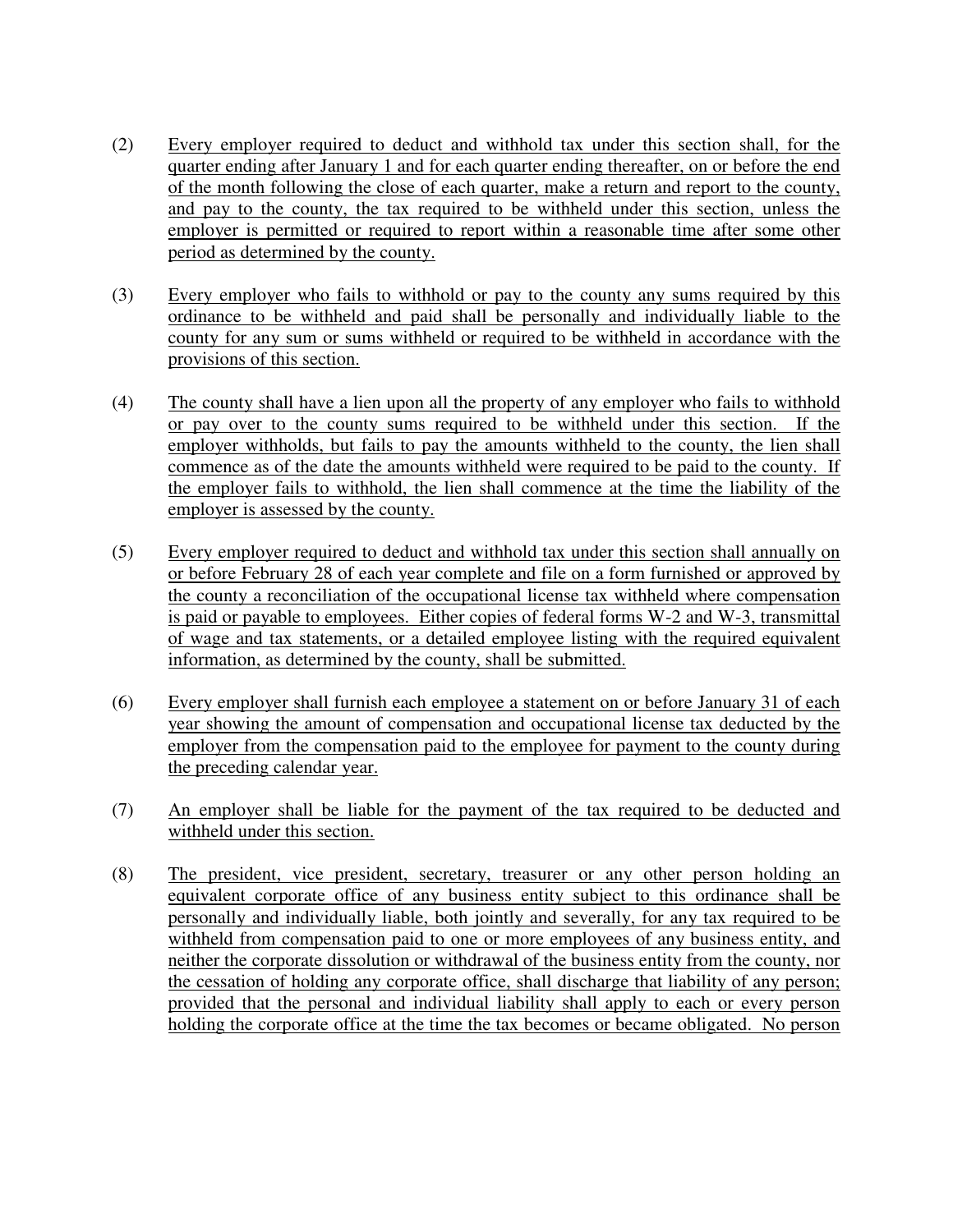shall be personally and individually liable under this subsection who had no authority to collect, truthfully account for, or pay over any tax imposed by this ordinance at the time that the taxes imposed by this ordinance become or became due.

(9) Not withstanding subsections (7) and (8) of this section, every employee receiving compensation in the county subject to the tax imposed under Section (3) of this ordinance shall be personally liable for any amount due. In all cases where the employer does not withhold the tax levied under this ordinance from the employee, such employee or employees shall be responsible for filing with the county each quarter in the same manner as if they were the employer. If an employer fails to or is not required to withhold, report, or pay the License Fee it shall become the duty of the employee to file with the county. The only employer that is not required to withhold, report, and pay the occupational license tax is the Federal Government including the United States Postal Service. The payment required to be made by an employee, can be made quarterly, for the periods ending March 31st, June 30th, September 30th, and December 31st of each year, or at any time the employee wishes to make an estimated payment for the year in which wages are earned. All license fees must be received by February 28th for the preceding calendar year, together with a copy of the employee's W-2 form. Employers not required to withhold, report, or pay the license fee must annually during the month of January of each year, make a return to the Occupational Tax Administrator, in which is set forth the name and social security number of each employee of the employer during the preceding calendar year, giving the amount of salaries, wages, commissions or other compensation earned during such preceding year by each such employee. This list shall include all current full time employees, part time employees, temporary employees, and terminated employees whether it be voluntary or involuntary.

## **§ 6 - Returns Required**

- (1) All business entity returns for the preceding taxable year shall be made by April 15 of each year, except returns made on the basis of a fiscal year, which shall be made by the fifteenth day of the fourth month following the close of the fiscal year. Blank forms for returns shall be supplied by the county.
- (2) Every business entity shall submit a copy of its federal income tax return and all supporting statements and schedules at the time of filing its occupational license tax return with the county. Whenever, in the opinion of the county, it is necessary to examine the federal income tax return of any business entity in order to audit the return, the county may compel the business entity to produce for inspection a copy of any statements and schedules in support thereof that have not been previously filed. The county may also require copies of reports of adjustments made by the federal government.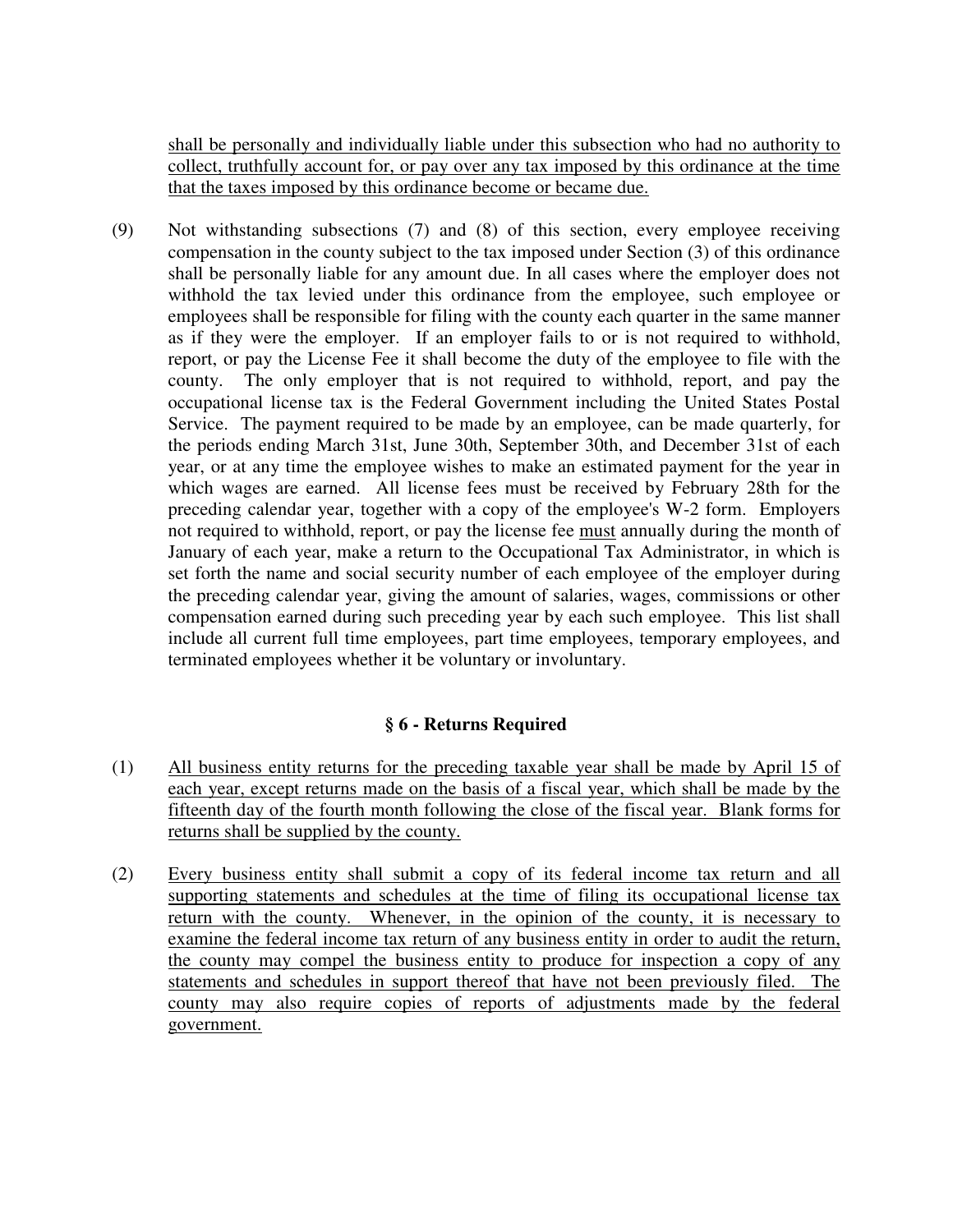- (3) Every business entity subject to a occupational license tax governed by the provisions of this ordinance shall keep records, render under oath statements, make returns, and comply with rules as the county from time to time may prescribe. Whenever the county deems it necessary, the county may require a business entity, by notice served to the business entity, to make a return, render statements under oath, or keep records, as the county deems sufficient to determine the tax liability the business entity.
- (4) The county may require, for the purpose of ascertaining the correctness of any return or for the purposes of making an estimate of the taxable income of any business entity, the attendance of a representative of the business entity or of any other person having knowledge in the premises.
- (5) The full amount of the unpaid tax payable by any business entity, as appears from the face of the return, shall be paid to the county at the time prescribed for filing the occupational license tax return, determined without regard to any extension of time for filing the return.
- (6) It shall be the responsibility of persons who make Federal Form 1099 "non employee compensation" payments to natural persons other than employees for services performed within the county, to maintain records of such payments and to report such payments to the county. Said payments must be reported on by remitting Federal Form 1099 by February 28 of the year following the close of the calendar year in which the non employee compensation was paid. If a business entity or person is not required to remit Federal Form 1099 to the IRS, including but not limited to payments less than \$600, they are still liable to remit the equivalent information to the county. The information required to be reported by said licensee shall include:
	- (a) Payer's name, address, social security and/or Federal identification number.
	- (b) Recipient's name and address.
	- (c) Recipient's social security and/or Federal identification number.
	- (d) Amount of non employee compensation paid in the calendar year.
	- (e) Amount of non employee compensation earned in the county for the calendar year.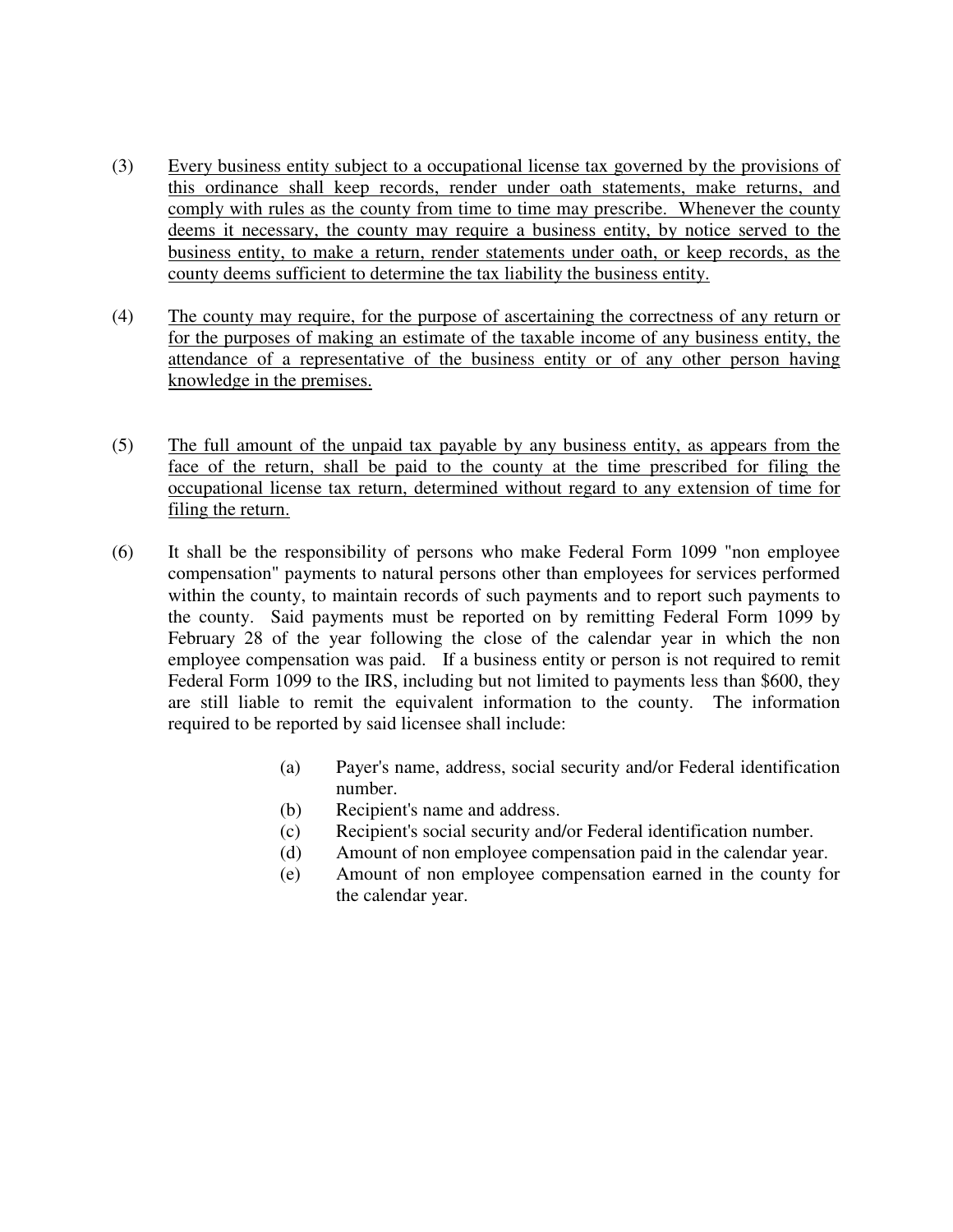## **§ 7 - Extensions**

- (1) The county may grant any business entity an extension of not more than six (6) months, unless a longer extension has been granted by the Internal Revenue Service or is agreed to by the county and the business entity, for filing its return, if the business entity, on or before the date prescribed for payment of the occupational license tax, requests the extension and pays the amount properly estimated as its tax.
- (2) If the time for filing a return is extended, the business entity shall pay, as part of the tax, an amount equal to twelve percent (12%) per annum simple interest on the tax shown due on the return, but not been previously paid, from the time the tax was due until the return is actually filed and the tax paid to the county. A fraction of a month is counted as an entire month.
- (3) Every business entity, other than a sole proprietorship, subject to a net profits or occupational license tax levied by the county shall make quarterly estimated tax payments on or before the fifteenth day of the fourth, sixth, ninth and twelfth month of each taxable year if the tax liability for the taxable year exceeds five thousand dollars  $($5,000).$
- (4) The quarterly estimated tax payments required under subsection (3) of this section shall be based on the lesser of:
	- (a) Twenty-two and one-half percent (22.5%) of the current taxable year tax liability;
	- (b) Twenty-five percent (25%) of the preceding full year taxable year tax liability; or
	- (c) Twenty-five percent  $(25%)$  of the average tax liability for the three (3) preceding full year taxable years' tax liabilities if the tax liability for any of the three (3) preceding full taxable years exceeded twenty thousand dollars (\$20,000).
- (5) Any business entity that fails to submit the minimum quarterly payment required under subsection (4) of this section by the due date for the quarterly payment shall pay an amount equal to twelve percent (12%) per annum simple interest on the amount of the quarterly payment required under subsection (4) of this section from the earlier of:
	- (a) The due date for the quarterly payment until the time when the aggregate quarterly payments submitted for the taxable year equal the minimum aggregate payments due under subsection (4) of this section; or
	- (b) The due date of the annual return.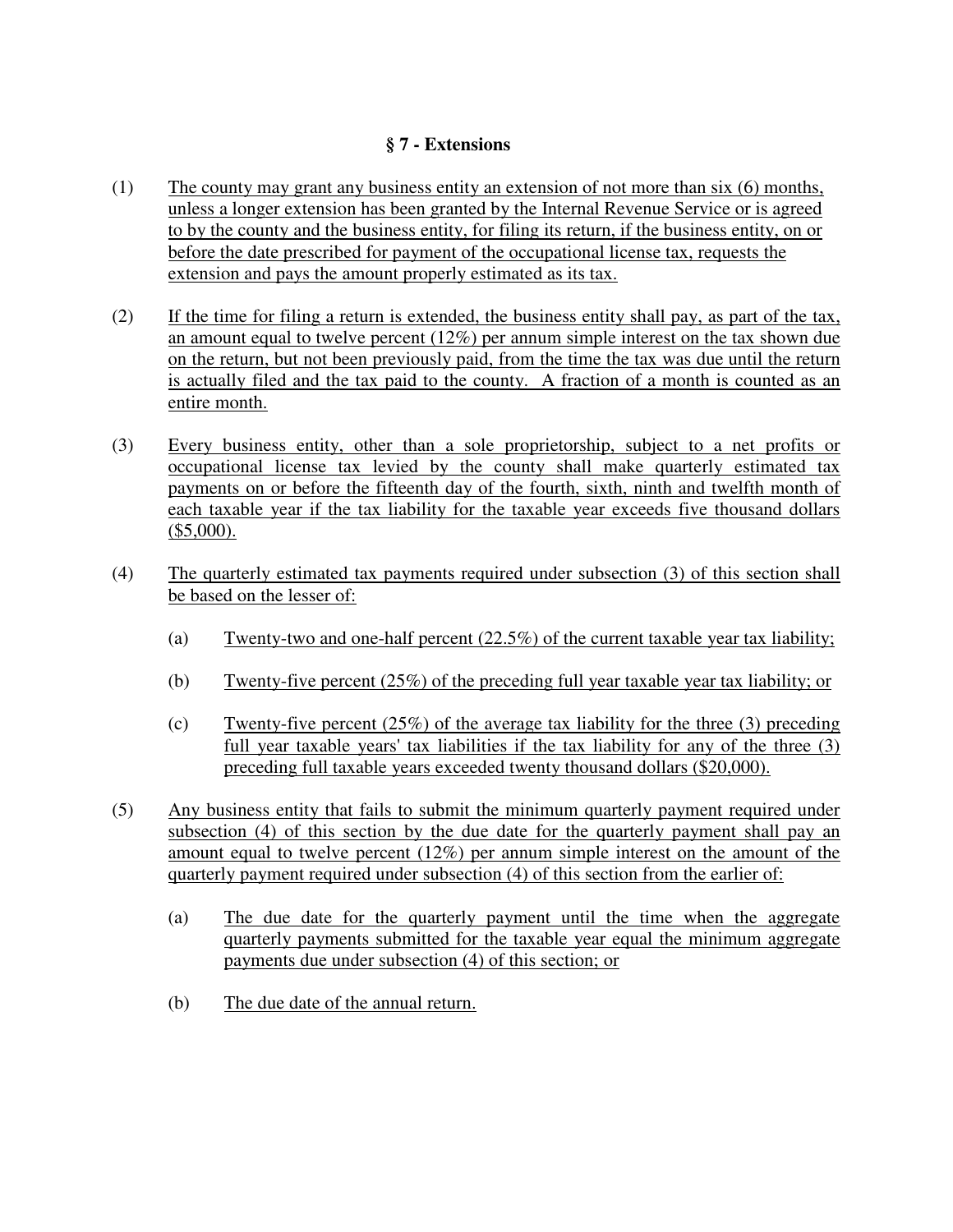A fraction of a month is counted as an entire month.

- (6) The provisions of this section shall not apply to any business entity's first full or partial taxable year of doing business in the county or any first taxable year in which a business entity's tax liability exceeds five thousand dollars (\$5,000).
- (7) At the election of the business entity, any installment of the estimated tax may be paid prior to the date prescribed for its payment.

## **§ 8 - Refunds**

- (1) Where there has been an overpayment of tax under Section (5) of this ordinance, a refund or credit shall be made to the employer only to the extent that the amount of the overpayment was not deducted and withheld under Section (5) by the employer;
- (2) Unless written application for refund or credit is received by the county from the employer within two (2) years from the date the overpayment was made, no refund or credit shall be allowed;
- (3) An employee who has compensation attributable to activities performed outside the county, based on time spent outside the county, whose employer has withheld and remitted to this county, the occupational license tax on the compensation attributable to activities performed outside the county, may file for a refund within two (2) years of the date prescribed by law for the filing of a return. The employee shall provide a schedule and computation sufficient to verify the refund claim and the county may confirm with the employer the percentage of time spent outside the county and the amount of compensation attributable to activities performed outside the county prior to approval of the refund.
- (4) In the case where the tax computed under this ordinance is less than the amount which has been declared and paid as estimated tax for the same taxable year, a refund shall be made upon the filing of a return.
- (5) (a) Overpayment resulting from the payment of estimated tax in excess of the amount determined to be due upon the filing of a return for the same taxable year may be credited against the amount of estimated tax determined to be due on any declaration filed for the next succeeding taxable year or for any deficiency or non payment of tax for any previous taxable year;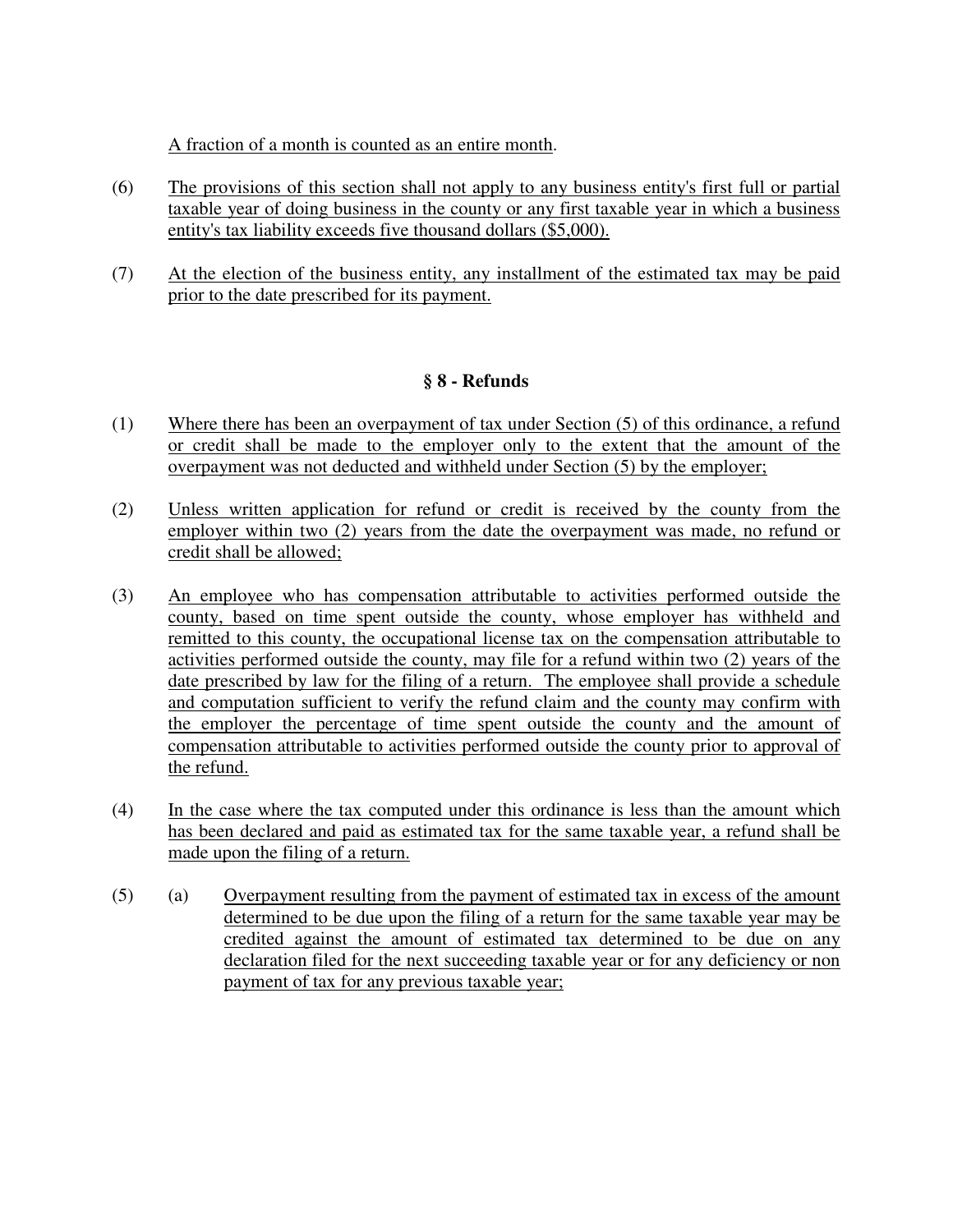- (b) No refund shall be made of any estimated tax paid unless a complete return is filed as required by this ordinance.
- (6) At the election of the business entity, any installment of the estimated tax may be paid prior to the date prescribed for its payment.

## **§ 9 - Federal Audit Provisions**

- (1) As soon as practicable after each return is received, the county may examine and audit the return. If the amount of tax computed by the county is greater than the amount returned by the business entity, the additional tax shall be assessed and a notice of assessment mailed to the business entity by the county within five (5) years from the date the return was filed, except as otherwise provided in this subsection.
	- (a) In the case of a failure to file a return or of a fraudulent return the additional tax may be assessed at any time.
	- (b) In the case of a return where a business entity understates net profit, or omits an amount properly includable in net profits, or both, which understatement or omission, or both, is in excess of twenty-five percent (25%) of the amount of net profit stated in the return, the additional tax may be assessed at any time within six (6) years after the return was filed.
	- (c) In the case of an assessment of additional tax relating directly to adjustments resulting from a final determination of a federal audit, the additional tax may be assessed before the expiration of the times provided in this subsection, or six (6) months from the date the county receives the final determination of the federal audit from the business entity, whichever is later.

The times provided in this subsection may be extended by agreement between the business entity and the county. For the purposes of this subsection, a return filed before the last day prescribed by law for filing the return shall be considered as filed on the last day. Any extension granted for filing the return shall also be considered as extending the last day prescribed by law for filing the return.

- (2) Every business entity shall submit a copy of the final determination of the federal audit within thirty (30) days of the conclusion of the federal audit.
- (3) The county may initiate a civil action for the collection of any additional tax within the times prescribed in subsection (1) of this section.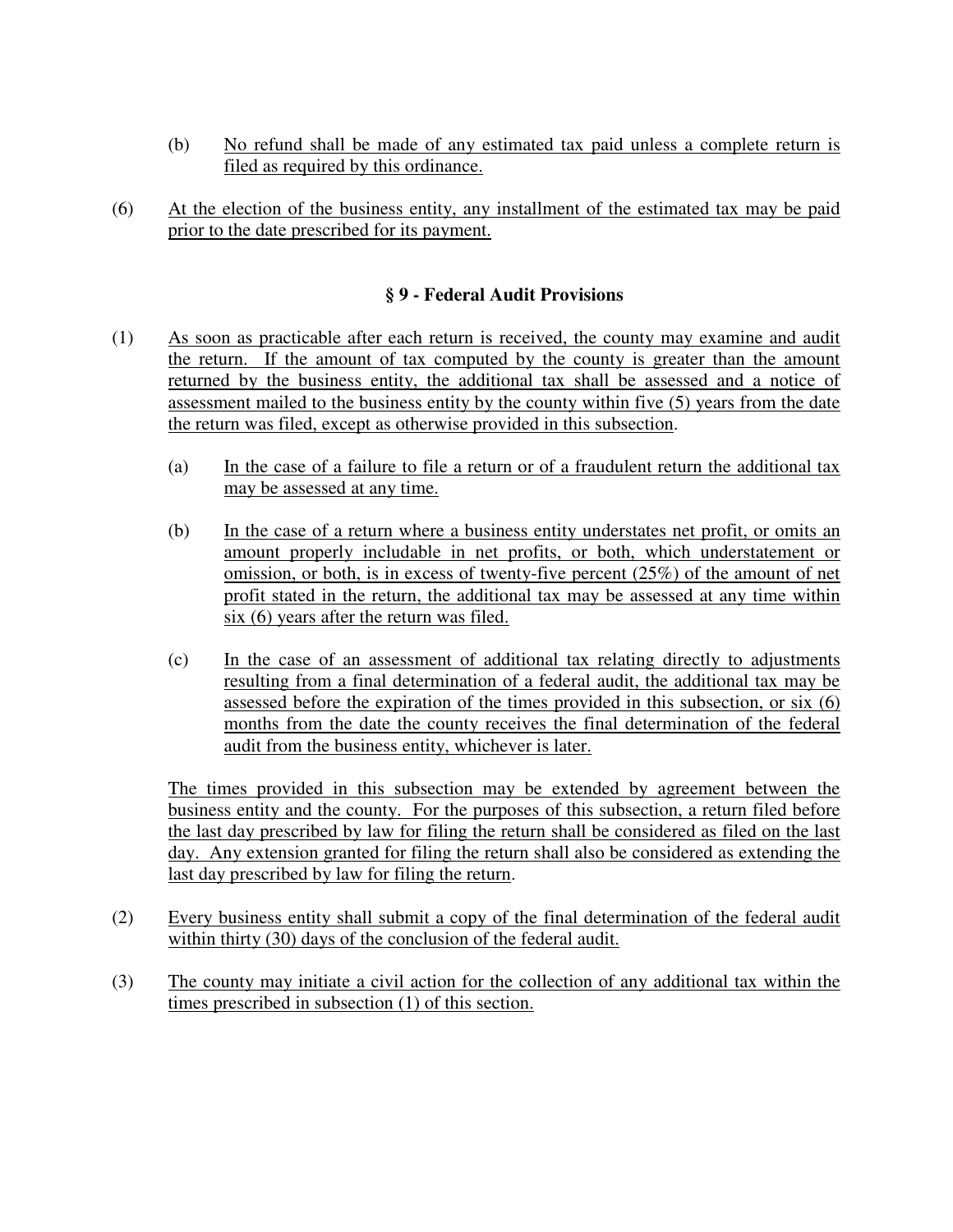## **§ 10 - Administrative Provisions**

- (1)No suit shall be maintained in any court to restrain or delay the collection or payment of the tax levied by this ordinance.
- (2) Any tax collected pursuant to the provisions of this ordinance may be refunded or credited within two (2) years of the date prescribed by law for the filing of a return or the date the money was paid to the county, whichever is the later, except that:
	- (a) In any case where the assessment period contained in Section (9) of this ordinance has been extended by an agreement between the business entity and the county, the limitation contained in this subsection shall be extended accordingly.
	- (b) If the claim for refund or credit relates directly to adjustments resulting from a federal audit, the business entity shall file a claim for refund or credit within the time provided for in this subsection or six (6) months from the conclusion of the federal audit, whichever is later.

For the purposes of this subsection and subsection (3) of this section, a return filed before the last day prescribed by law for filing the return shall be considered as filed on the last day.

 (3) The authority to refund or credit overpayments of taxes collected pursuant to this ordinance is vested exclusively in the county.

## **§ 11 - Information to Remain Confidential**

(1) No present or former employee of the county shall intentionally and without authorization inspect or divulge any information acquired by him or her of the affairs of any person, or information regarding the tax schedules, returns, or reports required to be filed with the county or other proper officer, or any information produced by a hearing or investigation, insofar as the information may have to do with the affairs of the person's business. This prohibition does not extend to information required in prosecutions for making false reports or returns for taxation, or any other infraction of the tax laws, or in any way made a matter of public record, nor does it preclude furnishing any taxpayer or the taxpayer's properly authorized agent with information respecting his or her own return. Further, this prohibition does not preclude any employee of the county from testifying in any court, or from introducing as evidence returns or reports filed with the county, in an action for violation of a the county tax laws or in any action challenging the county laws.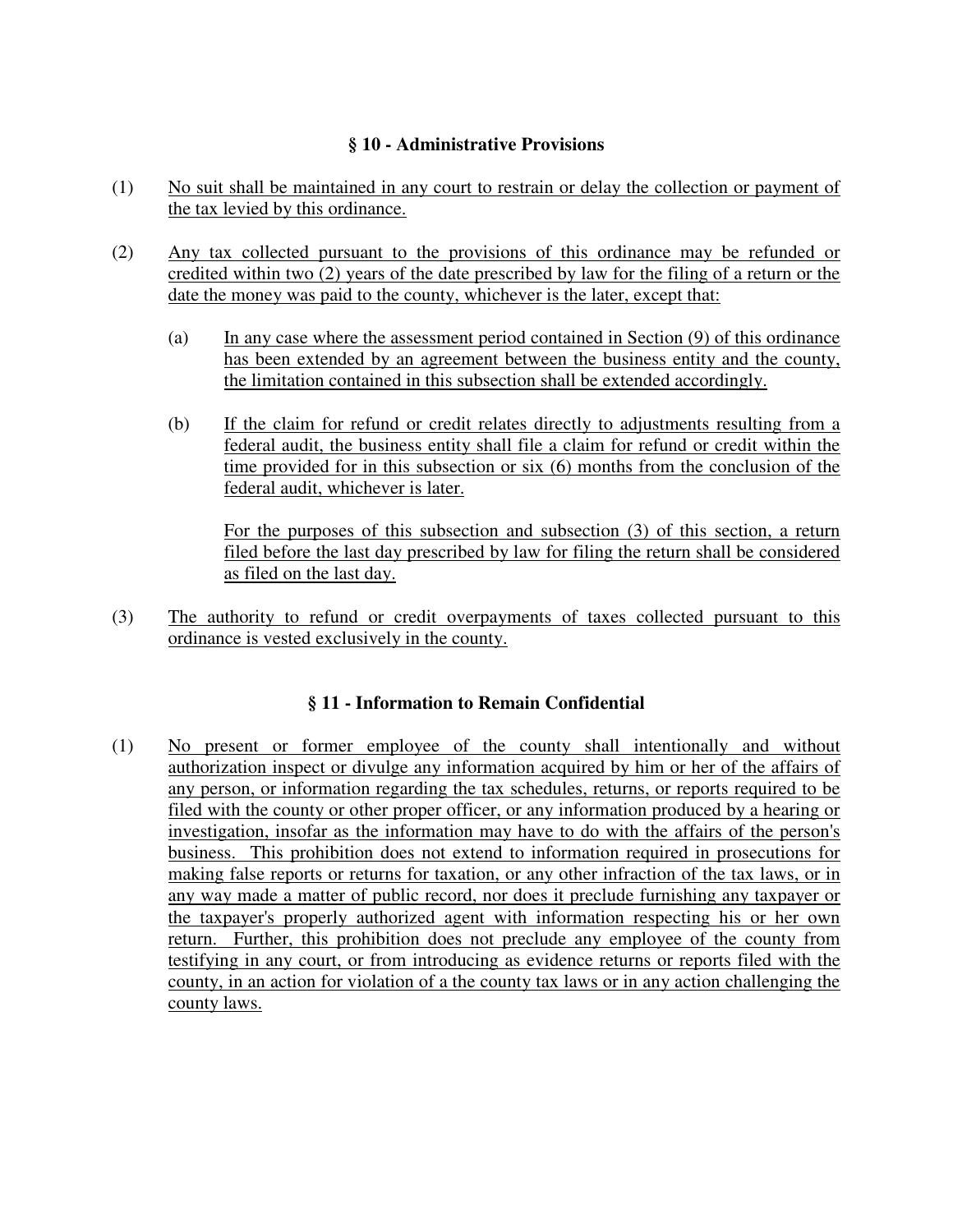- (2) The county reserves the right to disclose to the Commissioner of Revenue of the Commonwealth of Kentucky or his or her duly authorized agent all such information and rights to inspect any of the books and records of the county if the Commissioner of Revenue of the Commonwealth of Kentucky grants to the county the reciprocal right to obtain information from the files and records of the Kentucky Department of Revenue and maintains the privileged character of the information so furnished. Provided, further, that the county may publish statistics based on such information in such a manner as not to reveal data respecting net profits or compensation of any person or business entity.
- (3) In addition, the county is empowered to execute similar reciprocity agreements as described in subsection (2) of this section with any other taxing entity, should there be a need for exchange of information in order to effect diligent enforcement of this ordinance. Said agreements shall require all other taxing entities to keep all information exchanged confidential.

#### **§ 12 - Penalties**

- (1) A business entity subject to tax on net profits may be subject to a penalty equal to five percent (5%) of the tax due for each calendar month or fraction thereof if the business entity:
	- (a) Fails to file any return or report on or before the due date prescribed for filing or as extended by the county; or
	- (b) Fails to pay the tax computed on the return or report on or before the due date prescribed for payment.

 The total penalty levied pursuant to this subsection shall not exceed twenty- five percent (25%) of the total tax due; however, the penalty shall not be less than twenty-five dollars  $($25)$ .

- (2) Every employer who fails to file a return or pay the tax on or before the date prescribed under Section (5) of this ordinance may be subject to a penalty in an amount equal to five percent (5%) of the tax due for each calendar month or fraction thereof. The total penalty levied pursuant to this subsection shall not exceed twenty-five percent (25%) of the total tax due; however, the penalty shall not be less than twenty-five dollars (\$25).
- (3) In addition to the penalties prescribed in this section, any business entity or employer shall pay, as part of the tax, an amount equal to twelve percent (12%) per annum simple interest on the tax shown due, but not previously paid, from the time the tax was due until the tax is paid to the county. A fraction of a month is counted as an entire month.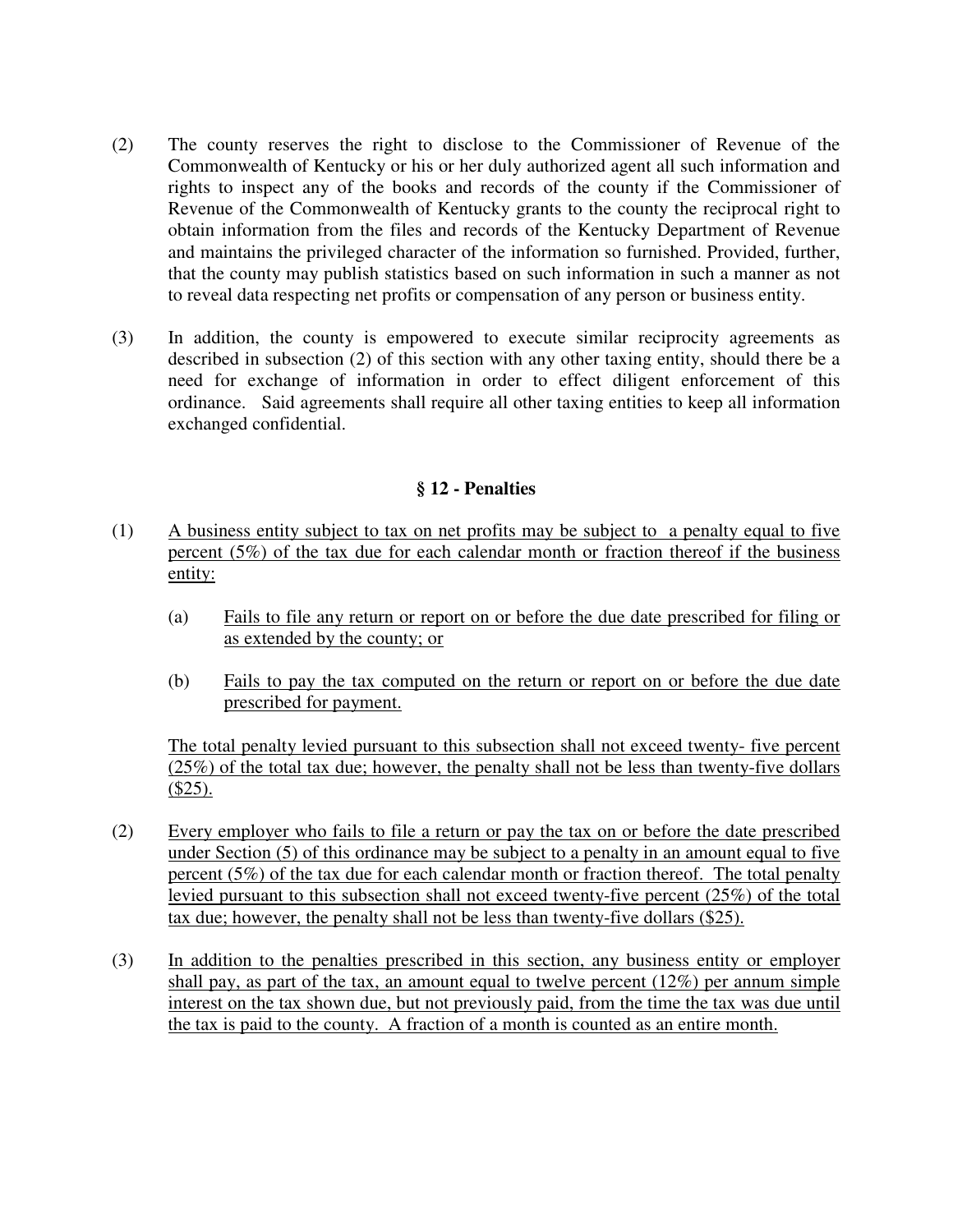- (4) Every tax imposed by this ordinance, and all increases, interest, and penalties thereon, shall become, from the time the tax is due and payable, a personal debt of the taxpayer to the county.
- (5) The county may enforce the collection of the occupational tax due under section (3) of this ordinance and any fees, penalties, and interest as provided in subsections (1), (2), (3), and (4) of this section by civil action in a court of appropriate jurisdiction. To the extent authorized by law, the county shall be entitled to recover all court costs and reasonable attorney fees incurred by it in enforcing any provision of this ordinance.
- (6) In addition to the penalties prescribed in this section, any person, business entity or employer who willfully fails to make a return, willfully makes a false return, or who willfully fails to pay taxes owing or collected, with the intent to evade payment of the tax or amount collected, or any part thereof, shall be guilty of a Class A misdemeanor.
- (7) Any person who willfully aids or assists in, or procures, counsels, or advises the preparation or presentation under, or in connection with, any matter arising under this ordinance of a return, affidavit, claim, or other document, which is fraudulent or is false as to any material matter, whether or not the falsity or fraud is with the knowledge or consent of the person authorized or required to present the return, affidavit, claim, or document, shall be guilty of a Class A misdemeanor.
- (8) A return for the purpose of this section shall mean and include any return, declaration, or form prescribed by the county and required to be filed with the county by the provisions of this ordinance, or by the rules of the county or by written request for information to the business entity by the county.
- (9) Any person violating the provisions of section (11) of this ordinance by intentionally inspecting confidential taxpayer information without authorization, shall be fined not more than five hundred dollars (\$500) or imprisoned for not longer than six (6) months, or both.
- (10) Any person violating the provisions of section (11) of this ordinance by divulging confidential taxpayer information shall be fined not more than one thousand (\$1000) or imprisoned for not more than one (1) year, or both.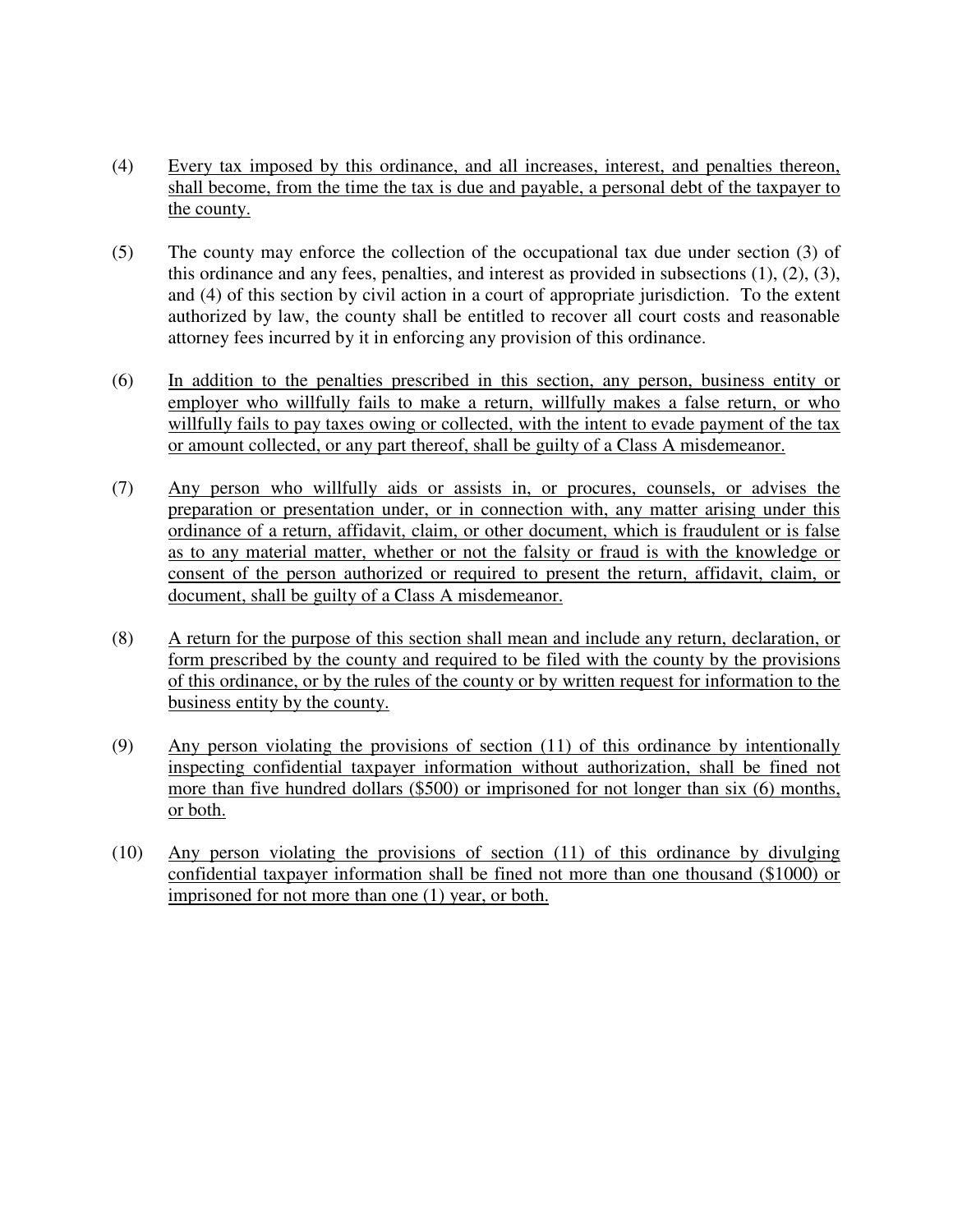## **§ 13- Use of Occupational License Tax**

It shall be the duty of the Occupational Tax Administrator to collect and account for all Occupational License Fees imposed by this chapter and deposit the same in the Occupational Tax Fund of Whitley County. These monies and all interest earned on these monies being held on deposit by the County are to be disbursed as follows:

Up to 5% of the incoming proceeds may be budgeted to cover all expenses, including salaries, incurred in the operation of the Occupational Tax Administrators office, as agreed to by the participants in any Interlocal government agreements relating to this occupational tax.

After the aforementioned disbursements have been made the remaining funds shall be disbursed as follows:

For City Development to the cities that have entered into an Interlocal Government Agreement with the Whitley Co. Fiscal Court at a rate specified in the Interlocal Government Agreement(s)

After the aforementioned disbursements have been made the remaining funds shall be disbursed as follows:

- 1. Deposited into the County's General Fund; and,
- 2. Disbursements from the General Fund shall be used to pay any currently existing debt service fiscal year requirements, as needed; and,
- 3. Any remaining occupational tax revenue in the General Fund, may be used to support, but not limited to, Road Improvement, Law Enforcement, Ambulance Service, 911, Industrial Development and Emergency Services.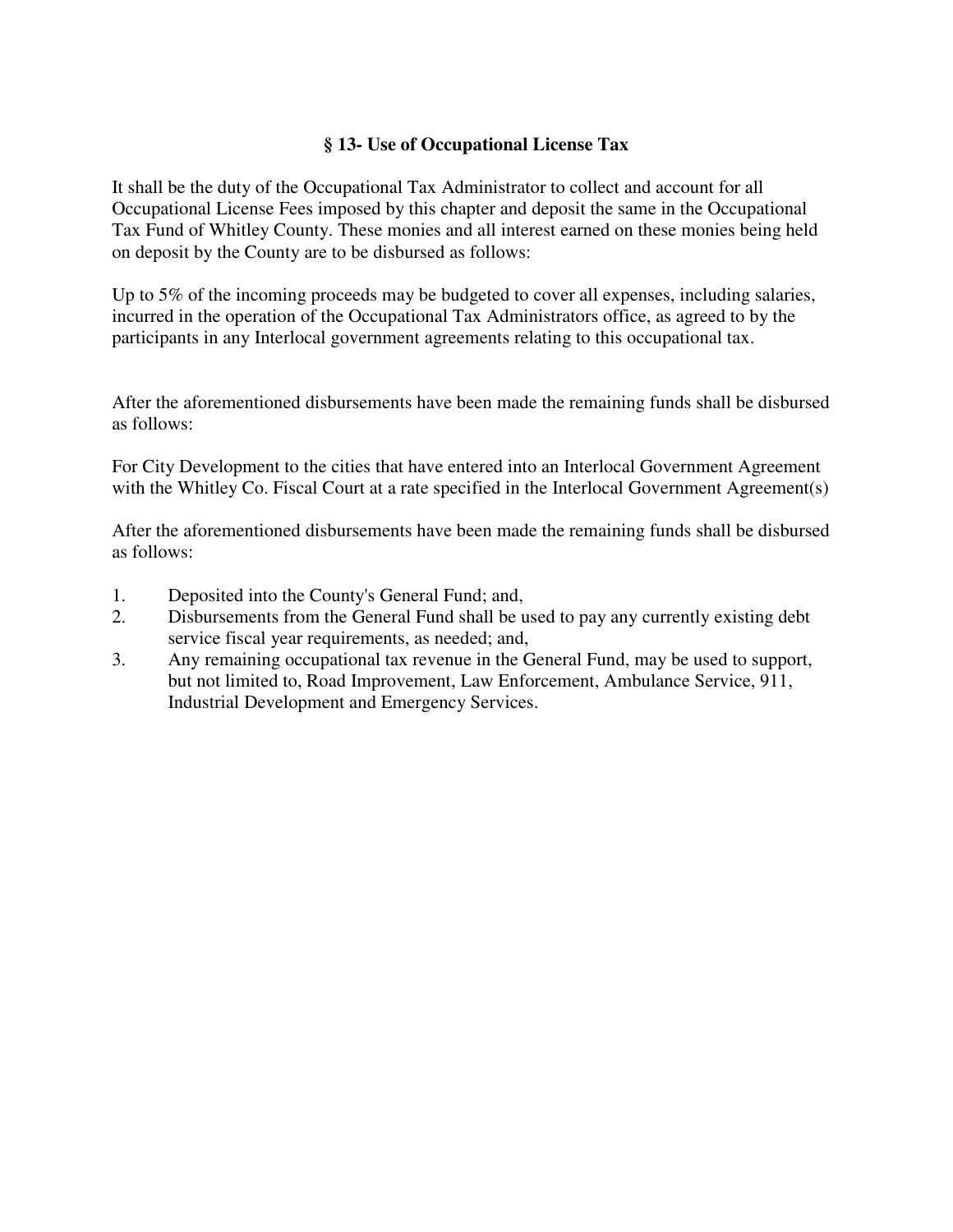#### **§ 14 - Severability**

Each section and each provision of each section of this ordinance are severable, and if any provision, section, paragraph, sentence or part thereof, or the application thereof to any person licensee, class or group, is held by a court of law to be unconstitutional or invalid for any reason, such holding shall not affect or impair the remainder of this ordinance, it being the legislative intent to ordain and enact each provision, section, paragraph, sentence and part thereof, separately and independently of the rest.